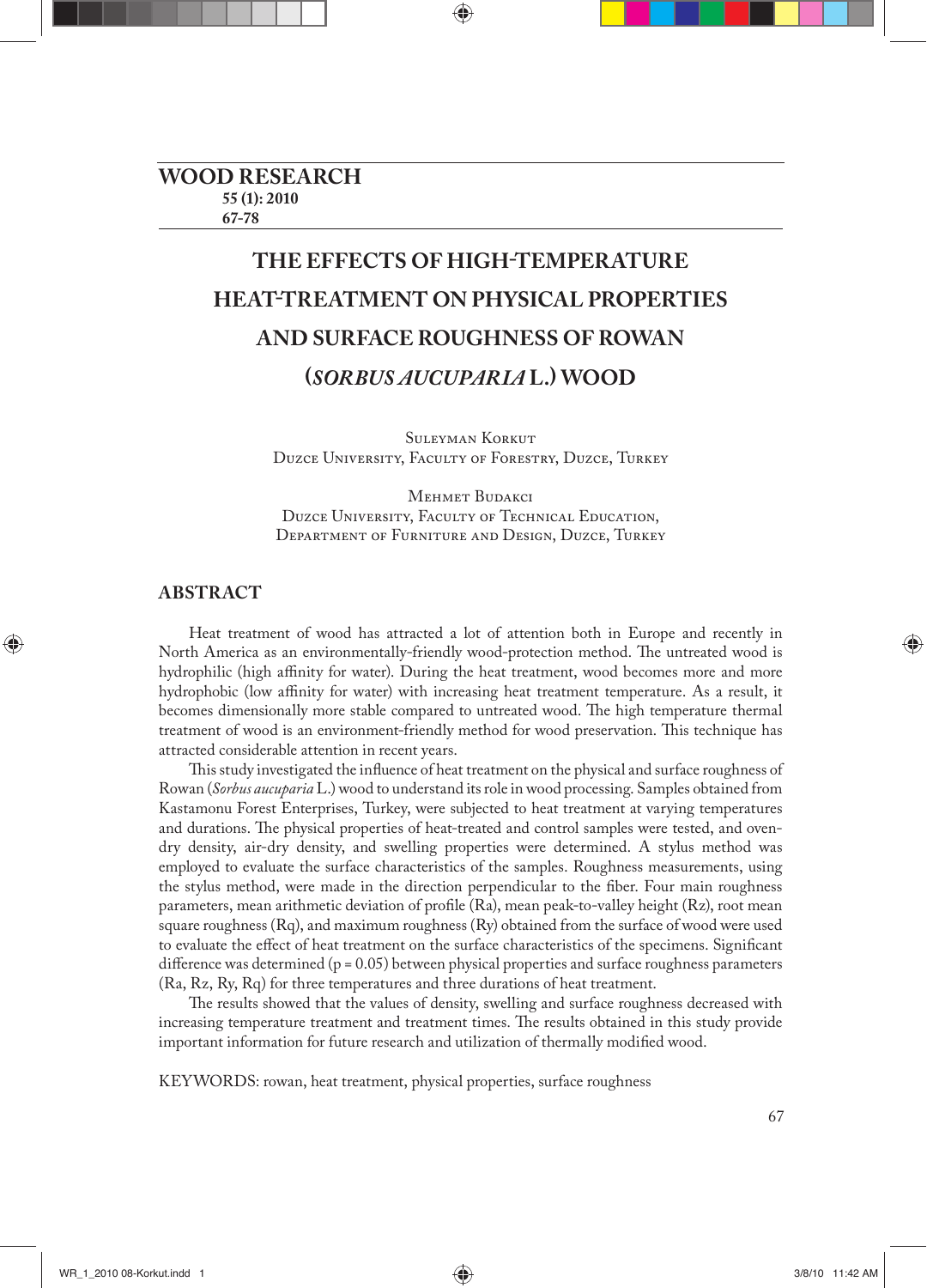# **INTRODUCTION**

Solid wood is a versatile and renewable material that is widely used in different applications. However, due to the hygroscopic nature of wood it has some undesirable properties such as poor resistance against biological attack of fungi and insects, and swelling and shrinkage caused by water adsorption and desorption. These limit the outdoor applications of wood (Kocaefe et al. 2008a). The most commonly used method of wood preservation is chemical treatment which involves the impregnation of chemical substances such as traditional oil (creosote, pentachloro-phenol) and chromated copper arsenate into the wood. Different preservation methods are sought in order to avoid the toxic effects of these chemicals. Wood treatment at high temperature is a very promising alternative to the chemical treatment (Poncsák et al. 2006).

Thermal treatment of wood is nothing new and has been around since 1930's. This technology was of no commercial interest then due to huge availability of cheap hardwoods. Today, as tropical hardwood prices rise, this technology becomes extremely valuable. In the heat-treatment process, wood is heated to temperatures of 160–250 °C, usually above 200 °C depending on the species used and the desired material properties (Kocaefe et al. 2008b).

Increased environmental pressures over the last decade in many European countries resulted in an important development of thermally modified wood, as a non-biocidal alternative to classical preservation techniques. There are various wood thermal treatments available in Europe. This technology is registered in various European countries: France (Perdure, New Option wood, retifraction), Finland (Thermowood), Netherlands (Plato, Lignius, Lambowood), Danmark (Wood Treatment Technology - WTT)), Austria (Huber Holz), Germany (Menz Holz), Russia (Barkett), and Netherlands (Plato, Lignius, Lambowood) (Tjeerdsma 2006). The main differences between the processes are to be seen in the process conditions, process steps, oxygen or nitrogen, steaming, wet or dry process, use of oils, steering schedules etc. (Militz 2002).

Heat treatment reduces the hydrophilic behaviour of the wood by modifying the chemical structure of some of its components. It also results in a significant reduction of the hemicellulose content, thus improving the dimensional stability of the wood (Popper et al. 2005, Wang and Cooper 2005). The dimensional stabilization is caused by the control of volume swelling by water because the hydroxyl groups of cellulose and hemicellulose decrease by thermal treatment (Tjeerdsma and Militz 2005, Mitsui et al. 2008).

When wood absorbs humidity from its surroundings, water molecules are inserted between and within the wood polymers (lignin, cellulose, and hemicelluloses), and hydrogen bonds are formed. This phenomenon makes the wood swell. During the heat treatment, the number of hydrophilic OH groups is decreased and replaced by hydrophobic oxygen-acetyl groups. The latter creates cross-links between wood fibers and thus it significantly reduces the ability of the water to penetrate into the wood (Kocaefe et al. 2008b). The reduction in water absorption causes a decrease in swelling and shrinking of wood leading to improved dimensional stability. This was observed by Stamm as early as 1940's and 1950's (Stamm et al. 1946, Stamm 1956). Fengel and Wegener (1989) have shown the probable thermal degradation pathway for cellulose and hemicelluloses of wood. Significant decrease of hemicellulose content is also reported in the literature (Bekhta and Niemz 2003). Weiland and Guyonnet (2003) investigated the chemical modifications, the dimensional stability and the resistance against fungal degradation, and observed a formation of new ether linkage in addition to the acidic hydrolysis reactions.

Since the main goal of modification is to improve dimensional stability and durability, the reduced hygroscopicity of the wood after treatment is an important parameter. Previous research on important properties of heat-treated wood show that hygroscopicity can be reduced to 60 %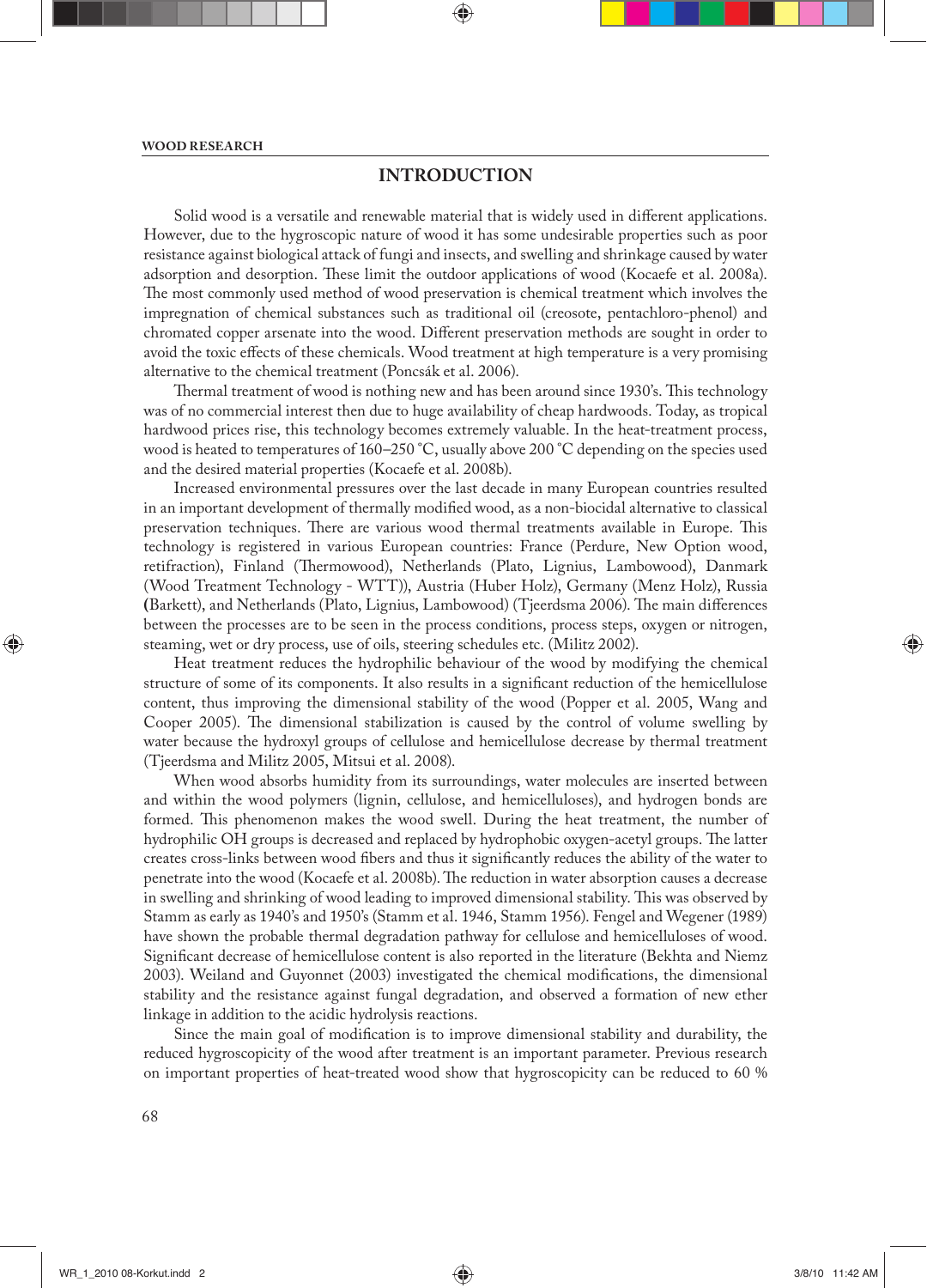compared to non-treated wood and an improved dimensional stability demonstrated by an antishrinking efficiency (ASE) of 50 % (Tjeerdsma et al. 1998). Rezayati Charani et al. (2007) found that anti-swelling efficiency value of beech wood was increased by increment the exposure durations and temperatures and some soaking cycles.

Burmester (1973) observed that swelling could be reduced in wood based on heating wood in a sealed system under pressure. He compressed oak, beech, spruce and pine with moisture contents ranging from 20 to 30 % and found 52-75 % reductions in deformation due to moisture regain.

Inari et al. (2007) studied heat treatment of beech and pine and observed that holocellulose content determined before heat treatment was approximately 75 % for both species, while the values determined after heat treatment were between 50 % and 60 %.

Thermal modification reduces the equilibrium moisture content. This reduction of the equilibrium moisture content is permanent in thermal modified wood, even at relative humidities near 100 %, which makes it an excellent material for siding/cladding, hardwood flooring and window/door components (Boonstra et al. 2006).

Above 200  $^{\circ}$ C, significant thermal degradation takes place, with major mass loss occurring beyond 250 °C (Borrega and Kärenlampi 2008). Mass loss has been used as a criterion in identifying the stages of wood degradation when submitted to heat. This criterion is based on the existence of a strong correlation between internal chemical reactions and temperature increase (Brito et al. 2008).

# **MATERIAL AND METHODS**

Five trees with a diameter at breast height diameter (DBH. 1.3 m above ground) of 255 cm were obtained from Kastamonu Forest Enterprises (TS 4176, 1984). The area from which the trees were taken was at an elevation of 1250m and had a slope of 65. Lumber from the logs was prepared by Oney Kaplama San. A.S. Rowan umber was finished by a fixed-knife planer with a feed speed of 1 m.s-1. Th e bias angle of the knife was 45° for the lumber. If the wood pieces are sawn so that the annual rings are at least in 45° angle to the surface the deformations will be smaller, the hardness of the surface will be stronger and the ''general looks'' after heat treatment is better. Sampling and tests were performed according to several Turkish and ISO standards. Small clear samples were obtained for density and swelling  $(20x20x30 \text{ mm})$ , and surface roughness measurements  $(50x50x50 \text{ mm})$ .

The samples were subjected to heat treatment at  $120^\circ$ ,  $150^\circ$ , or  $180^\circ$ C for 2, 6, or 10 h in a small heating unit controlled to within ±1 °C under atmospheric pressure. After heat treatment, treated and untreated samples were conditioned at 20  $\pm$  2 °C and 65 % ( $\pm$ 5 %) relative humidity (RH) in a conditioning room to reach equilibrium moisture content (EMC) of 12 %. The air-dry density of the samples was determined. The dimensions and weights of the samples were measured. The oven-dry and air-dry density of the samples was determined at 0.01 mm and 0.001 g sensitivity.

After the oven-dry dimensions were determined, the samples were soaked in water (20  $\pm$  2 °C). When no changes in sample dimensions were observed, the dimensions were measured.

Tests for density (30 samples) and swelling (30 samples) were carried out based on ISO 3131 and TS 4084, respectively.

Surface roughness of the samples was measured using a profilometer (Mitutoyo Surftest SJ-301). Measurements were made with the profile method using a stylus device standard. The measuring speed, pin diameter, and pin top angle of the tool were 10 mm.min-1, 4 μm, and 90°, respectively. The points of roughness measurement were randomly marked on the surface of the samples. Measurements were carried out in the direction perpendicular to the fiber of the samples.

Three roughness parameters, mean arithmetic deviationof profile (Ra), mean peak-to-valley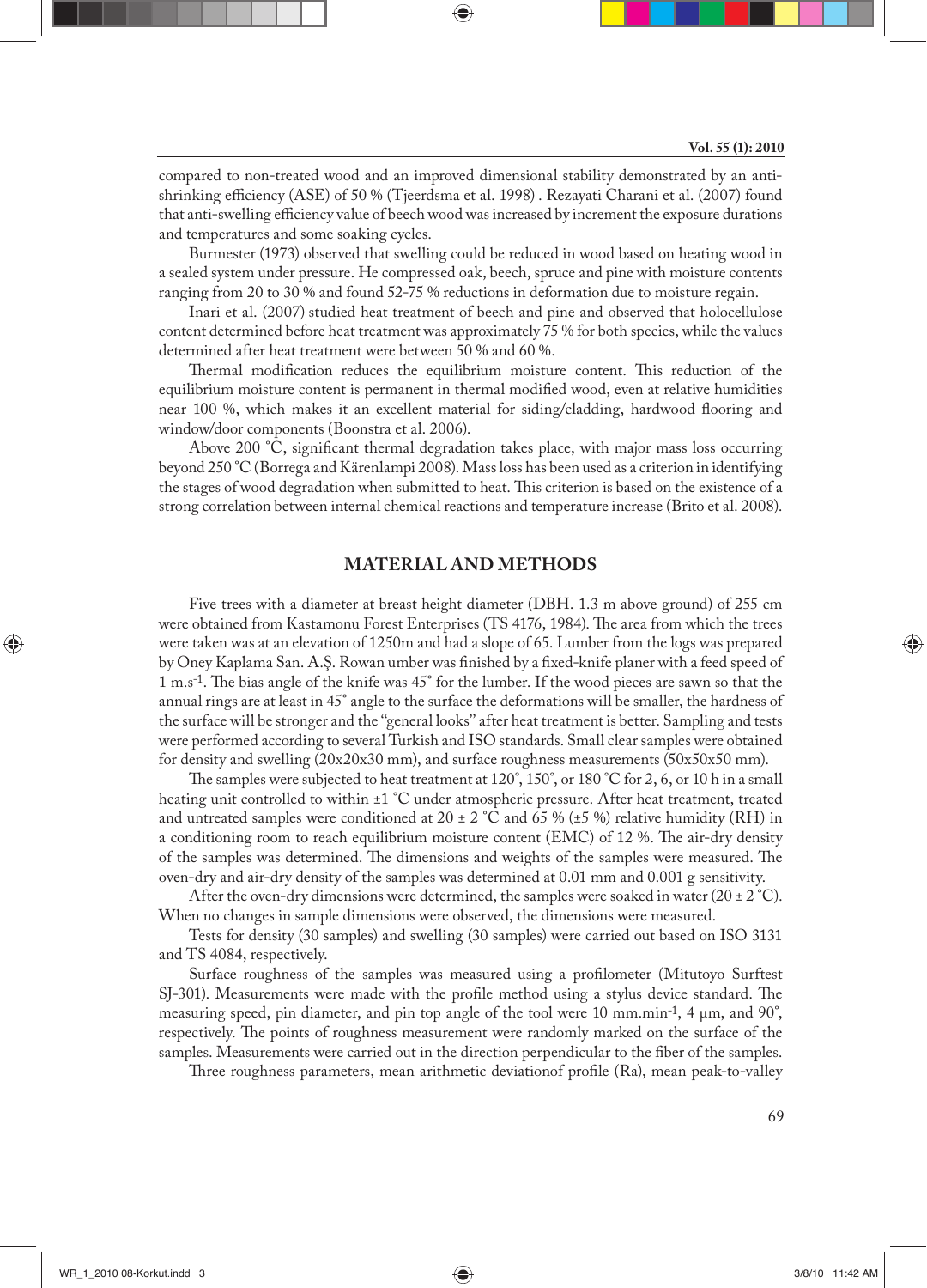## **WOOD RESEARCH**

height (Rz), and maximum roughness (Ry) were commonly used in previous studies to evaluate surface characteristics of wood and wood composites including veneer (Stombo 1963). Ra is the average distance from the profile to the mean line over the length of assessment. Rq is the square root of the arithmetic mean of the squares of profile deviations from the mean line. Rz can be calculated from the peak-to-valley values of five equal lengths within the profile while maximum roughness (Ry) is the distance between peak and valley points of the profile which can be used as an indicator of the maximum defect height within the assessed profile (Mummery 1993). Therefore, such parameters which are characterized by ISO 4287 and DIN 4768 were recorded.

Specification of this parameter is described by Hiziroglu (1996) and Hiziroglu and Graham (1998). Roughness values were measured with a sensitivity of  $0.5 \mu m$ . The length of scanning line (Lt) was 15 mm and the cut off was  $\lambda = 2.5$  mm. The measuring force of the scanning arm on the surfaces was  $4 \text{ mN } (0.4 \text{ g})$ , which did not put any significant damage on the surface according to Mitutoyo Surftest SJ-301 user manual (Anonymous 2002). Measurements were performed at room temperature and the pin was calibrated before the tests. Fig. 1 shows the Mitutoyo Surftest SJ-301.



*Fig. 1: Schematic description of the Mitutoyo Surftest SJ-301*

For the oven-dry density, air-dry density, swelling and average roughness, all multiple comparisons were first subjected to an analysis of variance (ANOVA) and significant differences between mean values of control and treated samples were determined using Duncan's multiple range test.

## **RESULTS AND DISCUSSION**

Tab. 1 shows the oven-dry and air-dry densities and swelling ratios under the different treatment regimes. It is evident from Tab. 1 that the oven-dry density and air-dry density values decrease with increasing temperature and heat treatment time under the conditions used. Heat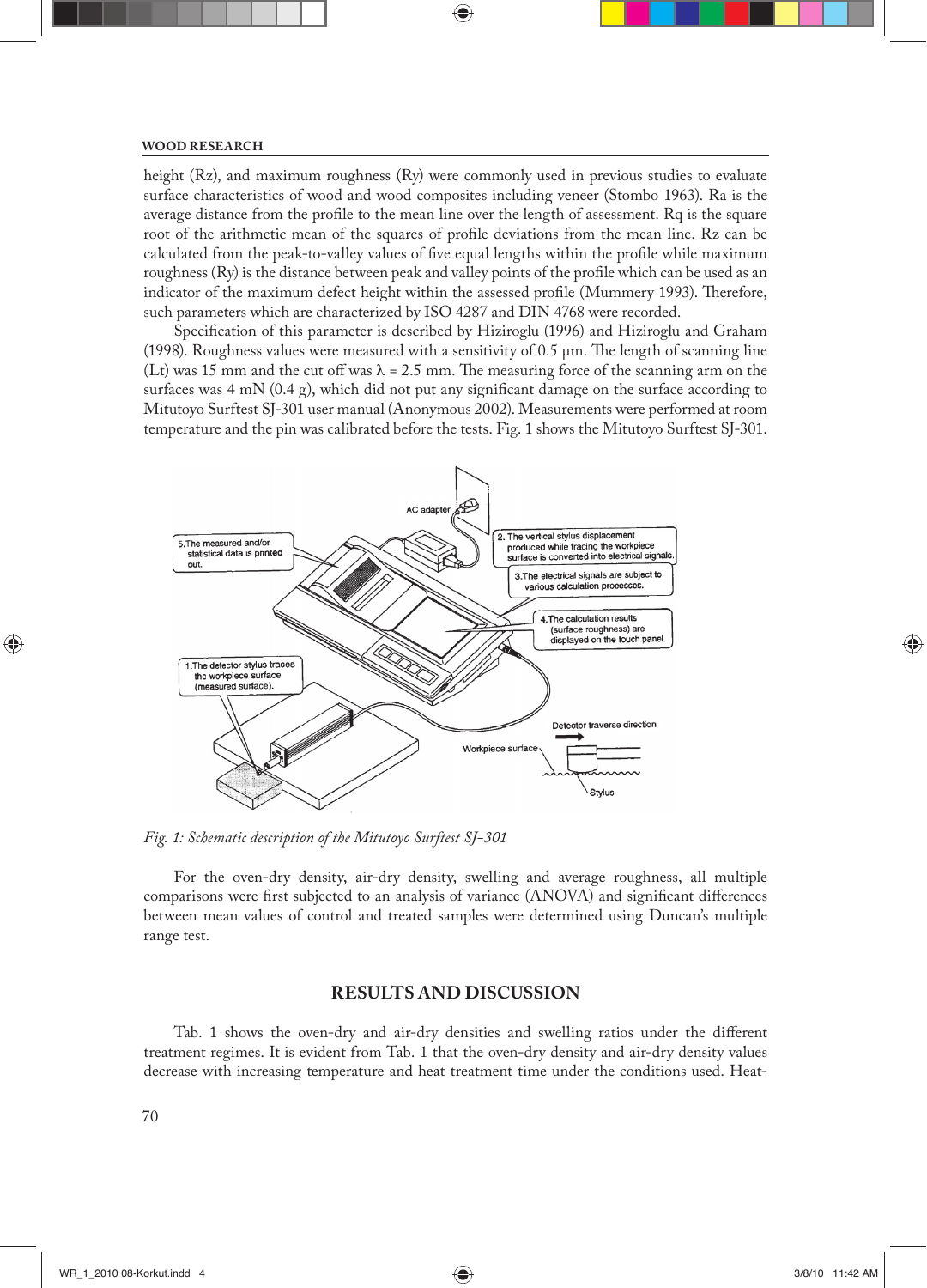treated wood samples at a temperature of 180 °C for 10 h gave the lowest air-dry and oven-dry density values when compared with other conditions studied. The effect of the heat treatments was significant for all the variables analyzed.

Time and duration of heat treatment are crucial parameters to obtain a material with good properties. As it can be seen, the weight loss increased if the wood was kept at the maximum heat treatment temperature for a longer time.

| Heat      | Times            | Unitb            | Oven-dry             | Air-dry              | Surface Roughness <sup>c</sup> |                   |                   |                | Swelling <sup>c</sup> |                      |                             |  |
|-----------|------------------|------------------|----------------------|----------------------|--------------------------------|-------------------|-------------------|----------------|-----------------------|----------------------|-----------------------------|--|
| Treatment |                  |                  | Density <sup>c</sup> | Density <sup>c</sup> |                                |                   |                   |                |                       |                      |                             |  |
|           |                  |                  | Do                   | $D_{12}$             | Ra                             | Ry                | Rz                | Rq             | Radial                |                      | Tangential (%) Longitudinal |  |
|           |                  |                  | $(g.cm^{-3})$        | $(g.cm^{-3})$        | $(\mu m)$                      | $(\mu m)$         | $(\mu m)$         | $(\mu m)$      | $(\%)$                |                      | (%)                         |  |
| Control   |                  | Avg.             | 0.764A               | 0.830A               | 7.487 A                        | 99.687A           | 62.726 A          | 10.179 A       | 7.068 A               | 12.064 A             | 0.743A                      |  |
|           |                  | $\pm$ s          | 0.038                | 0.063                | 1.27                           | 14.317            | 13.354            | 1.204          | 1.116                 | 1.619                | 0.218                       |  |
|           |                  | $\mbox{s}^2$     | 0.001                | 0.004                | 1.614                          | 204.991           | 178.335           | 1.450          | 1.246                 | 2.623                | 0.047                       |  |
|           |                  | V                | 4.956                | 7.539                | 16.97                          | 14.362            | 21.289            | 11.832         | 15.79                 | 13.425               | 29.32                       |  |
|           |                  | N<br>Avg.        | 30<br>0.756          | 30<br>0.822          | 30<br>7.400                    | 30<br>95.966      | 30<br>60.913      | 30<br>10.073   | 30<br>7.013           | 30<br>11.873         | 30<br>0.709                 |  |
| 120 °C    | 2 <sub>hr.</sub> |                  | <b>AFGH</b>          | <b>ACDE</b>          | <b>ABC</b>                     | <b>ADEF</b>       | AD                | <b>ABC</b>     | <b>ABCDEFG</b>        | <b>ACDEF</b>         | <b>ADEFG</b>                |  |
|           |                  | $\pm$ s          | 0.046                | 0.079                | 1.151                          | 13.899            | 12.503            | 1.704          | 1.002                 | 1.639                | 0.199                       |  |
|           |                  | $s^2$            | 0.002                | 0.006                | 1.325                          | 193.18            | 156.33            | 2.906          | 1.004                 | 2.686                | 0.04                        |  |
|           |                  | V                | 6.026                | 9.649                | 15.555                         | 14.483            | 20.526            | 16.925         | 14.29                 | 13.804               | 28.05                       |  |
|           |                  | N                | 30                   | 30                   | 30                             | 30                | 30                | 30             | 30                    | 30                   | 30                          |  |
|           |                  | Avg.             | 0.742                | 0.819                | 7.328                          | 92.474            | 60.685            | 9.921          | 6.972                 | 11.672               | 0.704                       |  |
|           | 6 hr.            |                  | A                    | <b>ADE</b>           | AC                             | A                 | <b>AD</b>         | <b>ABC</b>     | <b>ABCDEFG</b>        | <b>ADEF</b>          | <b>ADEFG</b>                |  |
|           |                  | $\pm$ s          | 0.048                | 0.055                | 0.684                          | 14.392            | 8.162             | 1.067          | 0.152                 | 1.866                | 0.191                       |  |
|           |                  | $s^2$            | 0.002                | 0.003                | 0.468                          | 207.134           | 66.629            | 1.138          | 0.023                 | 3.485                | 0.037                       |  |
|           |                  | V<br>N           | 6.404<br>30          | 6.772<br>30          | 9.34<br>30                     | 15.563<br>30      | 13.450<br>30      | 10.756<br>30   | 2.181<br>30           | 15.994               | 27.16<br>30                 |  |
|           |                  |                  | 0.732 B              | 0.812 AE             | 7.246 AC                       | 91.781 A          | 60.08 A           | 9.874 ABC      | 6.730 AEFG            | 30                   | 0.661 AFG                   |  |
|           |                  | Avg.<br>$\pm$ s  | 0.067                | 0.067                | 0.818                          | 20.528            | 12.085            | 1.660          | 1.72                  | 11.246 ADEF<br>1.970 | 0.212                       |  |
|           |                  | $s^2$            | 0.004                | 0.005                | 0.669                          | 421.38            | 146.05            | 2.758          | 2.97                  | 3.884                | 0.045                       |  |
|           | 10 hr.           | V                | 9.13                 | 8.286                | 11.29                          | 22.366            | 20.115            | 16.819         | 25.6                  | 17.525               | 32.09                       |  |
|           |                  | N                | 30                   | 30                   | 30                             | 30                | 30                | 30             | 30                    | 30                   | 30                          |  |
|           |                  | Avg.             | 0.730C               | $0.799$ AE           | 7.177 AC                       | 90.447 A          | 58.927 A          | 9.773 AC       | 6.316 BFG             | 11.013 ADEF          | 0.624 B                     |  |
|           | 2 <sub>hr.</sub> | $\pm$ s          | 0.052                | 0.077                | 1.246                          | 19.358            | 14.089            | 2.493          | 0.968                 | 2.389                | 0.175                       |  |
|           |                  | $\rm s^2$        | 0.003                | 0.006                | 1.553                          | 374.72            | 198.5             | 6.214          | 0.937                 | 5.708                | 0.031                       |  |
|           |                  | V                | 7.156                | 9.693                | 17.36                          | 21.402            | 23.909            | 25.51          | 15.33                 | 21.694               | 28.05                       |  |
|           |                  | N                | 30                   | 30                   | 30                             | 30                | 30                | 30             | 30                    | 30                   | 30                          |  |
|           |                  | Avg.             | $0.728$ D            | 0.795 AE<br>0.068    | 7.140 AC                       | 87.385 B          | 57.306 A          | 9.656 AC       | 6.273 CFG             | 10.91 BDEF           | 0.622C                      |  |
|           |                  | $\pm$ s<br>$s^2$ | 0.06<br>0.004        | 0.005                | 0.78<br>0.608                  | 22.478<br>505.303 | 17.670<br>312.243 | 0.931<br>0.867 | 1.404<br>1.971        | 1.922<br>3.695       | 0.095<br>0.009              |  |
| 150 °C    | 6 hr.            | V                | 8.257                | 8.59                 | 10.92                          | 25.724            | 30.835            | 9.642          | 22.38                 | 17.62                | 15.24                       |  |
|           |                  | N                | 30                   | 30                   | 30                             | 30                | 30                | 30             | 30                    | 30                   | 30                          |  |
|           |                  | Avg.             | 0.727 E              | 0.783 B              | 7.103 AC                       | 85.052 C          | 56.646 A          | 9.48A          | 6.189 DFG             | 10.677 CEF           | 0.597 <sub>D</sub>          |  |
|           | 10 hr.           | $\pm$ s          | 0.059                | 0.041                | 0.79                           | 24.112            | 10.070            | 1.614          | 0.921                 | 0.953                | 0.183                       |  |
|           |                  | $s^2$            | 0.004                | 0.002                | 0.625                          | 581.41            | 101.414           | 2.606          | 0.849                 | 0.909                | 0.034                       |  |
|           |                  | V                | 8.168                | 5.192                | 11.13                          | 28.35             | 17.777            | 17.03          | 14.89                 | 8.932                | 30.69                       |  |
|           |                  | N                | 30                   | 30                   | 30                             | 30                | 30                | 30             | 30                    | 30                   | 30                          |  |
|           |                  | Avg.             | 0.720 F              | 0.775C               | 6.922 A                        | 84.385 D          | 54.26 B           | 9.365 A        | 5.922 EFG             | 9.793 D              | 0.562 E                     |  |
| 180 °C    | 2 <sub>hr.</sub> | $\pm$ s          | 0.072                | 0.155                | 1.213                          | 18.856            | 11.834            | 1.083          | 1.174                 | 1.574                | 0.126                       |  |
|           |                  | $s^2$<br>V       | 0.005<br>10.04       | 0.024<br>19.992      | 1.472<br>17.53                 | 355.556<br>22.345 | 140.059           | 1.172<br>11.56 | 1.379<br>19.83        | 2.478                | 0.016<br>22.4               |  |
|           |                  | N                | 30                   | 30                   | 30                             | 30                | 21.811<br>30      | 30             | 30                    | 16.07<br>30          | 30                          |  |
|           |                  | Avg.             | 0.718G               | 0.769 <sub>D</sub>   | 6.728 B                        | 82.718 E          | 53.328 C          | 8.89 B         | 5.355 F               | 9.516 E              | 0.553 F                     |  |
|           | 6 hr.            | $\pm$ s          | 0.05                 | 0.074                | 1.003                          | 21.301            | 17.328            | 1.23           | 1.135                 | 2.352                | 0.151                       |  |
|           |                  | $s^2$            | 0.003                | 0.006                | 1.005                          | 453.75            | 300.291           | 1.51           | 1.288                 | 5.534                | 0.023                       |  |
|           |                  | V                | 6.986                | 9.673                | 14.9                           | 25.752            | 32.494            | 13.8           | 21.19                 | 24.72                | 27.33                       |  |
|           |                  | N                | 30                   | 30                   | 30                             | 30                | 30                | 30             | 30                    | 30                   | 30                          |  |
|           |                  | Avg.             | $0.714$ H            | 0.750 E              | 6.525C                         | 81.718 F          | 52.306 D          | 8.605 C        | 5.253 G               | 9.037 F              | 0.549 G                     |  |
|           |                  | $\pm$ s          | 0.009                | 0.016                | 1.084                          | 16.648            | 15.535            | 2.163          | 0.428                 | 2.068                | 0.173                       |  |
|           | 10 hr.           | $s^2$            | 0.0002               | 0.0002               | 1.175                          | 277.15            | 241.353           | 4.681          | 0.184                 | 4.277                | 0.03                        |  |
|           |                  | V<br>N           | 1.294<br>30          | 2.078<br>30          | 16.62<br>30                    | 20.372<br>30      | 29.701<br>30      | 25.143<br>30   | 8.155<br>30           | 22.89<br>30          | 31.58<br>30                 |  |
|           |                  |                  |                      |                      |                                |                   |                   |                |                       |                      |                             |  |

*Tab. 1: The effect of heat treatment for different durations on physical properties and surface roughness in Rowan (Sorbus aucuparia L.) wooda*

a Number of samples used in each test is 30.

 $b$ Avg = average;  $\pm$  s = standard deviation; s<sup>2</sup>=variance. V= coefficient of variation. N= number of samples used in each test.

c Homogeneity groups: same letters in each columns indicate that there is no statistical difference between the samples according to the Duncan's multiply range test at  $P < 0.05$ . Comparisons were between each control and its test.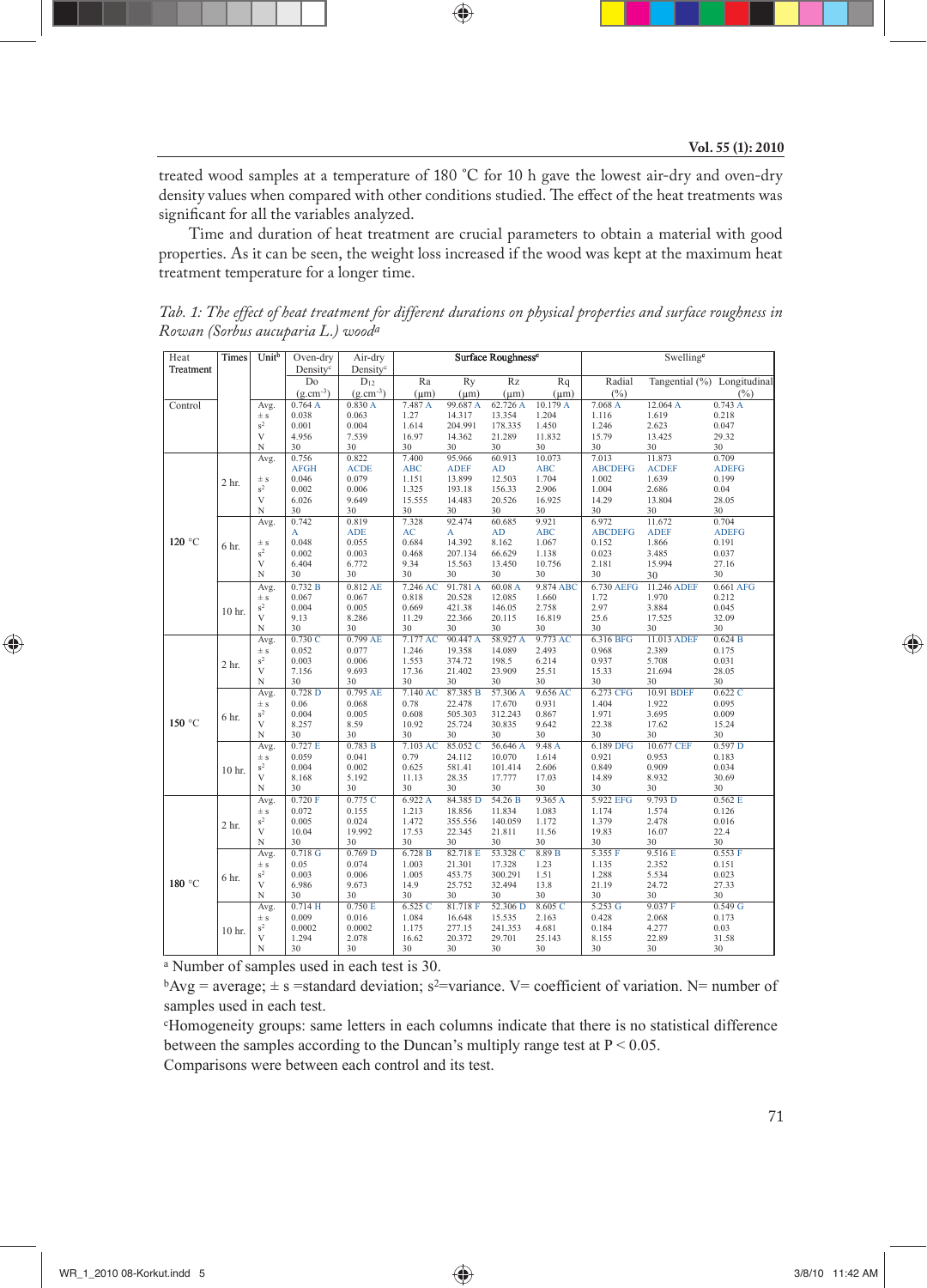### **WOOD RESEARCH**

Decreases in swelling to radial, tangential and longitudinal directions were found tobe 25.68 %, 25.10 %, and 26.08 %, respectively, when treated at 180 °C for 10 h. A decrease in swelling results in an increase in dimensional stability, which is required for several uses of wood.

Surface roughness decreased by up to 12.85 % in the sample heat-treated at 180 °C for 10 h when compared with the control samples. This increase in smoothness is very important for many applications of solid wood. In addition, losses occurring in the planing machine are reduced and high quality surfaces are attained.

It may be concluded that the heat treatment resulted a plastification on the solid wood surfaces. High temperatures above 160 °C cause lignin to a thermoplastic condition and thus to densify and compact solid wood surface. Also, the wooden materials with rough surface requires much more sanding process compared to one with smooth surface, which leads to decrease in thickness of material and, therefore, increase the losses due to the sanding process (Follrich et al. 2006).

The maximum decreases for all parameters were recorded at the treatment of 180 °C for 10 h. The lowest oven-dry density values obtained was 0.714 g.cm<sup>-3</sup>, total loss compared to the control was calculated to be 6.60 %. Similarly, the lowest air-dry density was also obtained for samples treated at 180 °C for 10 h (0.750 g.cm-3). The air-dry density loss was 9.67 % when compared to the control.

Tab. 2 shows the percentage decrease of values in relation to the control for each treatment and each measured parameter.

| Heat<br>treatment | Time<br>(hr.)  | Oven-dry<br>density | Air-dry<br>density |               | Swelling   |               | <b>Surface Roughness</b> |               |               |               |
|-------------------|----------------|---------------------|--------------------|---------------|------------|---------------|--------------------------|---------------|---------------|---------------|
|                   |                |                     |                    | Radial        | Tangential | Longitudinal  | Ra                       | Ry            | Rz            | Rq            |
|                   |                | $\frac{0}{6}$       | $\frac{0}{6}$      | $\frac{0}{0}$ | $\%$       | $\frac{0}{0}$ | $\frac{0}{0}$            | $\frac{0}{0}$ | $\frac{0}{0}$ | $\frac{0}{0}$ |
| 120 °C            | $\overline{c}$ | 1.08                | 0.99               | 0.78          | 1.58       | 4.54          | 1.16                     | 3.73          | 2.89          | 1.03          |
|                   | 6              | 2.93                | 1.43               | 1.35          | 3.25       | 5.28          | 2.12                     | 7.24          | 3.25          | 2.53          |
|                   | 10             | 4.16                | 2.19               | 4.78          | 6.78       | 10.96         | 3.21                     | 7.93          | 4.22          | 2.99          |
| 150 °C            | $\overline{2}$ | 4.49                | 3.82               | 10.65         | 8.71       | 15.95         | 4.14                     | 9.27          | 6.06          | 3.98          |
|                   | 6              | 4.77                | 4.27               | 11.25         | 9.57       | 16.26         | 4.63                     | 12.34         | 8.64          | 5.13          |
|                   | 10             | 4.91                | 5.66               | 12.44         | 11.50      | 19.68         | 5.12                     | 14.68         | 9.69          | 6.86          |
|                   | $\overline{c}$ | 5.78                | 6.69               | 16.22         | 18.83      | 24.39         | 7.55                     | 15.35         | 13.5          | 7.99          |
| 180 °C            | 6              | 6.01                | 7.39               | 24.24         | 21.12      | 25.51         | 10.13                    | 17.02         | 14.98         | 12.70         |
|                   | 10             | 6.60                | 9.67               | 25.68         | 25.10      | 26.08         | 12.85                    | 18.03         | 16.61         | 15.50         |

*Tab. 2: Percentage decrease of physical properties and surface roughness in Rowan (Sorbus aucuparia L.) wood following heat treatment for different durations*

The parameters measured varied in their rates of decrease with some experiencing a gradual loss and others exhibiting more dramatic changes (Fig. 2). Heat treatment resulted in varying amounts of weight loss, depending on the treatment temperature and time.

In general the results of this study on the effect of heat treatment on Rowan are compatible with the findings in literature on the effect of heat treatment on different tree species.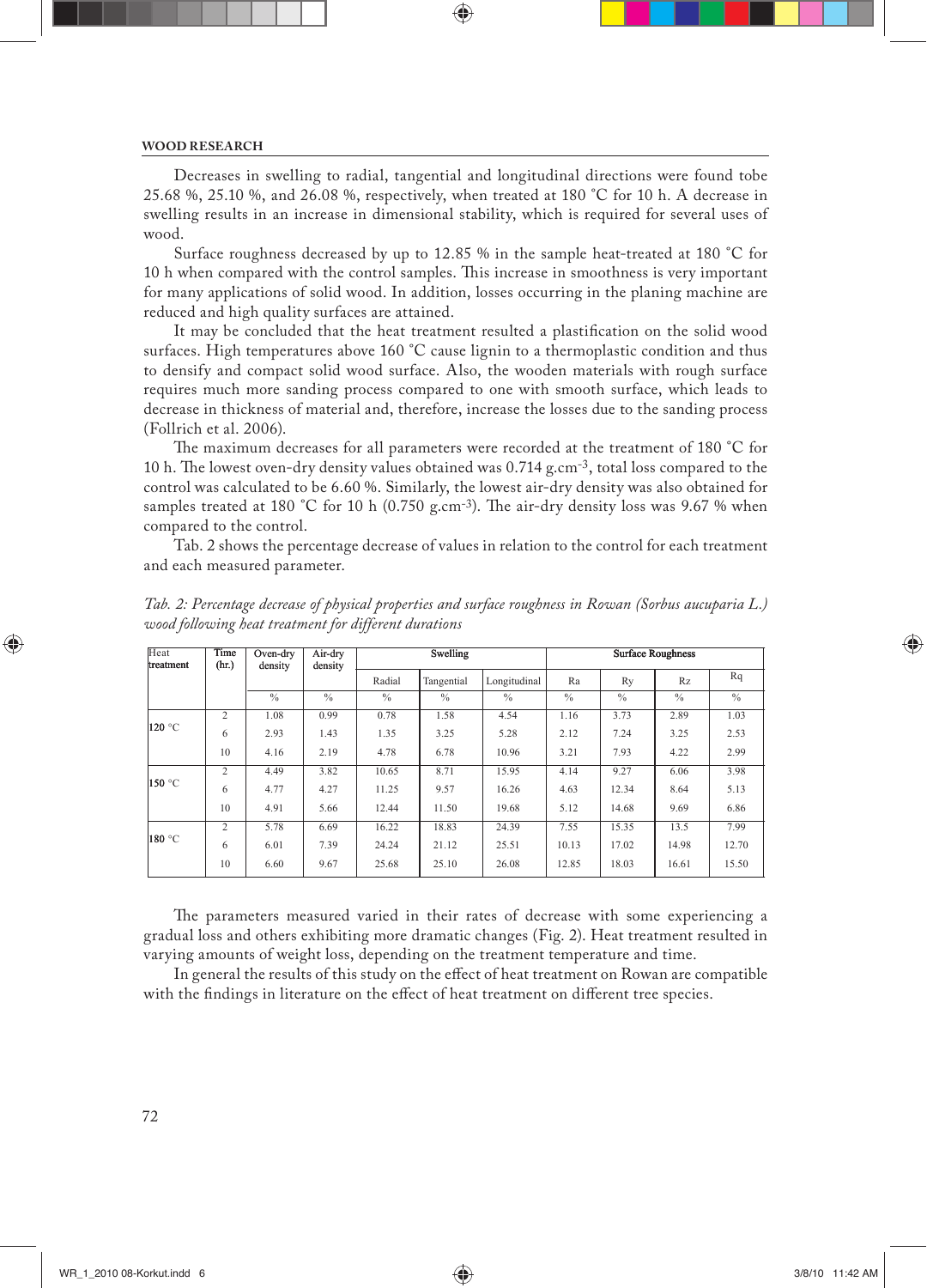

*Fig. 2: Percentage decrease of physical properties in Rowan (Sorbus aucuparia L.) wood following heat treatment for different durations. (◊) oven-dry density; () air-dry density; (Δ) radial swelling; (x) tangential swelling; (\*) longitudinal swelling; (o) surface roughness (Ra)*

Unsal et al. (2003) reported that in Turkish river red gum (*Eucalyptus camaldulensis* Dehn.) wood samples the largest swelling loss was at 180 °C after 10 h treatment. The loss was 14.11 % radially, and 21.51 % tangentially. Oven-dry density decreased by up to 11.76 % in the sample heat-treated at 180 °C for 10 h when compared with the control samples.

A similar study was made by Yildiz (2002) with oriental beech and spruce. For oriental beech at 200 °C and 10 hours, density, anti-swelling efficiency decreased up to 18.4 % and 52.9 %, respectively. At 180 °C and 10 hr, maximum hardness loss (cross section 25.9 %, radial 45.1 % and tangential 41.8 %) were measured. Also for oriental spruce, density decreasing was 10.5 %. In another study anti swelling efficiency was found 24 % in the study on Eucalyptus *(Eucalyptus globulus)* wood at 180 °C by (Santos 2000).

Esteves et al. (2007) reported that in *Pinus pinaster* and *Eucalyptus globulus* wood samples in the absence of air by steaming, treatment inside an autoclave heated at 190–210 °C for 2–12 h resulted in an equilibrium moisture content decrease by 46 % for pine and 61 % for eucalyptus, while the dimensional stability increased (maximum anti-shrinking efficiency in the radial direction of 57 and 90 % for pine and eucalyptus, respectively) and the surface wettability was lowered. Mass losses increased with treatment time and temperature, reaching 7.3 % for pine and 14.5 % for eucalyptus wood. The wood behaviour towards moisture was improved.

Metsä-Kortelainen et al. (2006) investigated water absorption differences between sapwood and heartwood of Scots pine and Norway spruce heat-treated at temperatures 170 °C, 190 °C, 210 °C and 230 °C and observed that the heartwood of both wood species absorbed less water than sapwood.

Heat treatment of wood resulted in a significant reduction of water adsorption. The availability and/or accessibility of the free hydroxyl groups of the wood carbohydrates play an important role in the process of water adsorption and desorption. It is by no doubt that heat treatment results in a reduction of the accessible, free hydroxyl groups and several causes are reported, e.g. depolymerisation of the carbohydrates and especially hemicelluloses causing a reduction of the total amount of hydroxyl groups, including the free hydroxyl groups; an increase of the relative proportion of the crystalline cellulose, in which the hydroxyl groups are not easily accessible to water molecules; and crosslinking of the lignin network, which might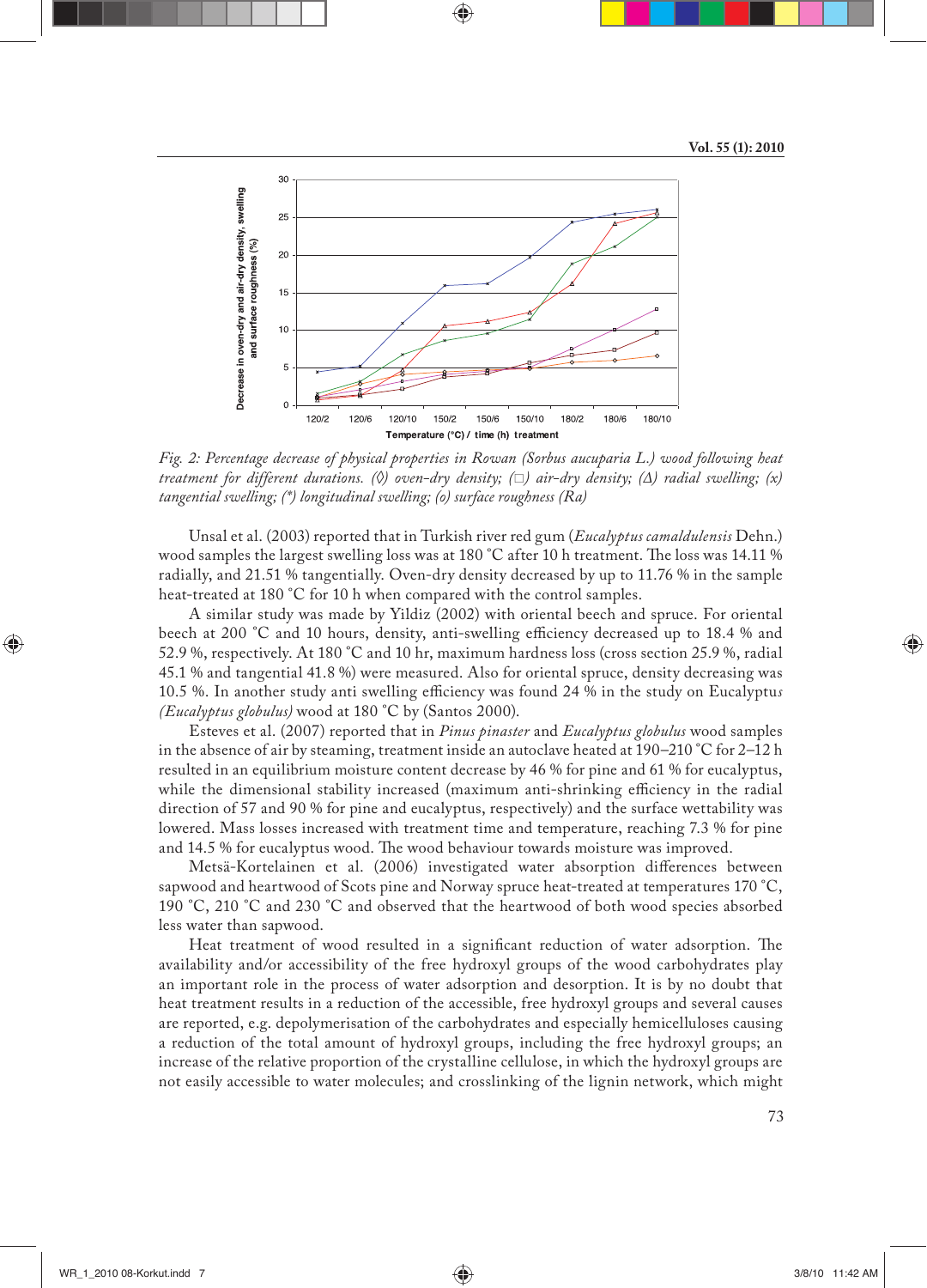## **WOOD RESEARCH**

hinder the accessibility of free hydroxyl groups to water (Boonstra 2008, Kocaefe et al. 2007).

The relative weight loss includes the evaporation of water as well as evaporation of extractives, degradation of wood components espacially hemicelluloses and evaporation of degradation products (Kocaefe et al. 2008a). Kollmann and Fengel (1965) concluded that there was only mass loss for temperatures higher than 100 °C for pine wood, and 130-150 °C for oak wood. Zaman et al. (2000) treated *Pinus sylvestris* and *Betula pendula* at temperatures between 200 °C and 230 °C during 4-8 h and determined that the mass losses for pine varied between 5.7 % (4h) to 7.0 % (8h) at 205 °C, and between 11.1 % (4h) and 15.2 % (8h) at 220 °C. Alén et al. (2002) studied the mass loss of heat treated spruce at temperatures between 180 °C and 225 °C during 4 to 8 hours and concluded that they were between 1.5 % at 180 °C (4h) and 12.5 % at 225 °C (6h).

Unsal and Ayrilmis (2005) also found that the maximum surface roughness decrease in Turkish river red gum (*Eucalyptus camaldulensis* Dehn.) wood samples was 27.9 % at 180 °C for 10 h. Korkut (2008) obtained similar oven-dry and air-dry density, swelling and surface roughness values for Uludag fir (*Abies bornmuelleriana* Mattf.) wood for the same treatment time and temperature.

# **CONLUSIONS**

In conclusion, it was found that the density, swelling and surface roughness of the Rowan decreased for all treatment conditions (temperatures and times). The smallest decrease was observed in the treatment at 120 °C for 2 h. The largest decrease found was for swelling, followed by surface roughness and air-dry density, when samples were heat-treated under the specific conditions of this research.

Thermal modified wood has lower moisture permeability reducing the need to acclimatize or condition the wood on site before installation. The amount of shrinkage and swelling is stabilized, even for unstable species, reducing after sales problems. Stabilization lowers the wood variation for fitting pieces together and remaining tightly connected. No warping, twisting or cupping is observed because thermal modified wood has no internal drying stress found in normal kiln-dried wood.

The improved characteristics of heat treated timber offer the timber product industry many potential and attractive new opportunities. The most important property, when compared to untreated wood, is that the equilibrium moisture content of the heat-treated wood is reduced and as a consequence of this shrinkage and swelling of the wood is also reduced. The best way of utilizing heat-treated timber is to make use of these improved properties. New design opportunities are created by thermal modified species such as ash, beech, larch and some softwood as colour darkens with treatment and make the wood similar to tropical species. Indeed, it is possible to use low cost species for a higher end market. Higher stability allows plank width to be increased without cupping or moving problems. Costs of staining during the manufacturing process are also reduced by less absorptive wood (Welzbacher et al. 2008, Gündüz et al. 2008, Kaygin et al. 2009).

Thermal treatment of wood is the next best thing to have happened to the wood industry. Now wood species that have no commercial value before can be heat-treated to achieve these improved properties. Heat treatment of rowan wood shows an interesting potential to improve the wood quality for solid timber products.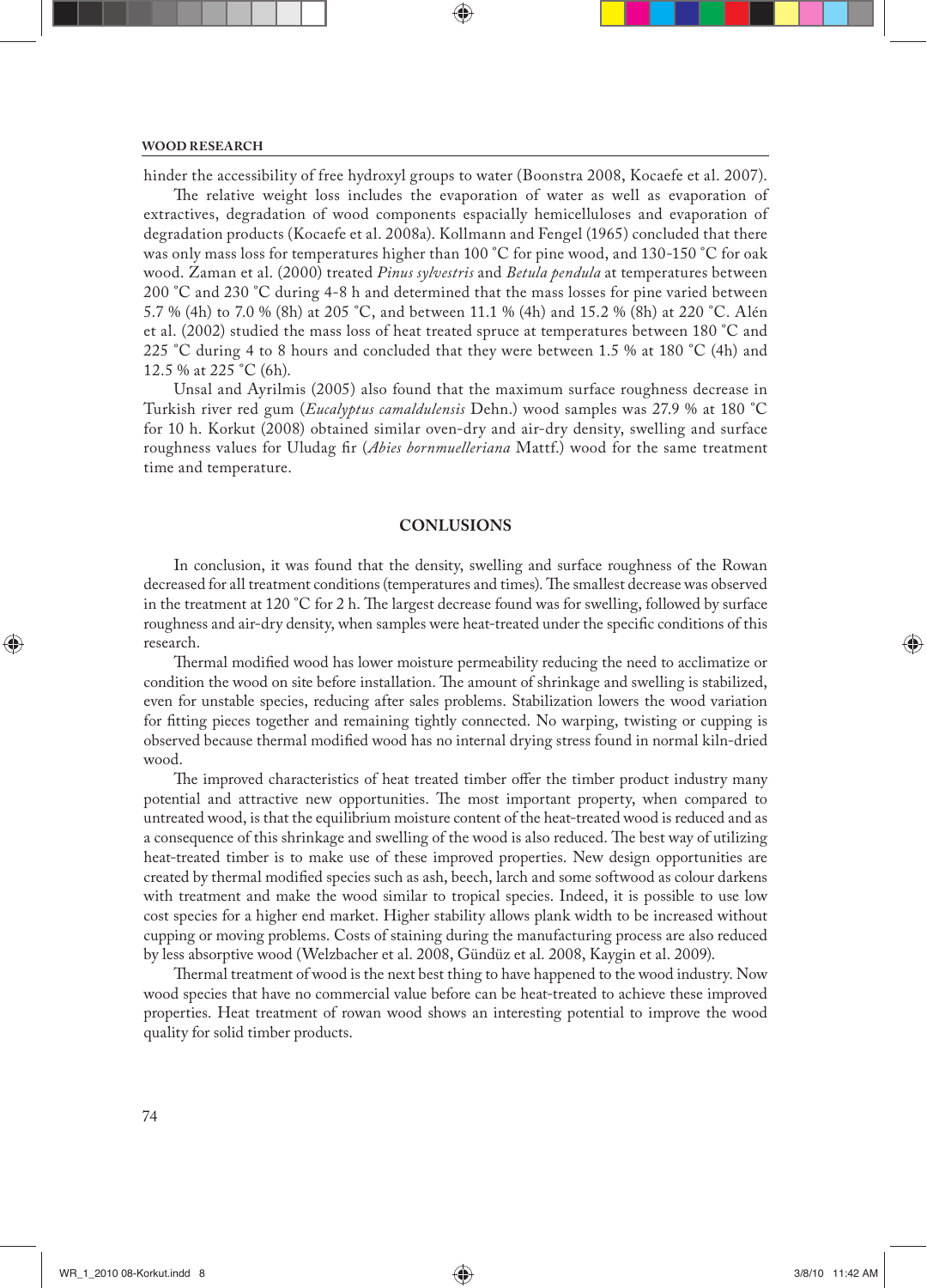# **REFERENCES**

- 1. Alén, R., Kotilainen, R., Zaman, A., 2002: Themochemical behaviour of Norway spruce (*Picea abies*) at 180–225 °C, Wood Science and Technology 36(2): 163–171
- 2. Anonymous, 2002: Mitutoyo surface roughness tester, Mitutoyo Surftest SJ-301, Product no. 99MBB035A 1. Series No. 178, Mitutoyo Corporation, 20-1, Sakado 1-chome, Takatsu-ku, Kawasaki, Kanagawa 213-0012, Japan
- 3. Bekhta, P., Niemz, P., 2003: Effect of High Temperature on the Change in Color, Dimensional Stability and Mechanical Properties of Spruce Wood, Holzforschung, 57(5): 539–546
- 4. Boonstra, M.J., Rijsdijk, J.F., Sander, C., Kegel, E., Tjeerdsma, B., Militz, H., van Acker, J., Stevens, M., 2006: Microstructural and Physical Aspects of Heat Treated Wood. Part 2. Hardwoods, Maderas. Ciencia y tecnología, 8(3): 209-217
- 5. Boonstra, M.J., 2008: A two-stage thermal modification of wood, Ghent University, Faculty of Bioscience Engineering, Laboratory of Wood Technology, Ph.D. Dissertation, Belgium
- 6. Borrega, M., Kärenlampi, P.P., 2008: Effect of relative humidity on thermal degradation of Norway spruce (*Picea abies*) wood, Journal of Wood Science, 54(4): 323-328
- 7. Brito, J.O., Silva, F.G., Leão, M.M., Almeida, G., 2008: Chemical composition changes in eucalyptus and pinus woods submitted to heat treatment, Bioresource Technology, 99(18): 8545–8548
- 8. Burmester, V.A., 1973: Effects of heat-pressure-treatments of semi-dry wood on its dimensional stability, Holz als Roh- und Werkstoff, 31: 237-243
- 9. DIN 4768, 1990: Determination of values of surface roughness parameters Ra, Rz, Rmax using electrical contact (stylus) instruments, concepts and measuring conditions
- 10. Esteves, B.M., Marques, A.V., Domingos, I.J., Pereira, H.M., 2007: Influence of steam heating on the properties of pine (*Pinus pinaster*) and eucalypt (*Eucalyptus globulus*) wood, Wood Science and Technology, 41(3): 193–207
- 11. Fengel, D., Wegener, G., 1989: Wood Chemistry, Ultrastructure, Reactions; Walter de Gruyter: Berlin-Germany
- 12. Follrich, J., Muller, U., Gindl, W., 2006: Effects of thermal modification on the adhesion between spruce wood (*Picea abies* Karst.) and a thermoplastic polymer. Holz als Roh- und Werkstoff, 64: 373–376
- 13. Gündüz, G., Niemz, P., Aydemir, D., 2008: Changes in Specific Gravity and Equilibrium Moisture Contenet in Heat Treated Fir (*Abies nordmanniana* subsp. *bornmülleriana* Mattf.) Wood, Drying Technology, 26(9): 1135-1139
- 14. Hiziroglu, S., 1996: Surface roughness analysis of wood composites: a stylus method. Forest Products Journal, 46: 67–72
- 15. Hiziroglu, S., Graham, S., 1998: Effect of press closing time and target thickness on surface roughness of particleboard. Forest Products Journal, 48: 50–54
- 16. Inari, G.N., Petrissans, M., Gerardin, P., 2007: Chemical reactivity of heat-treated wood, Wood Science and Technology, 41(2): 157–168
- 17. ISO 3131, 1975: Wood–determination of density for physical and mechanical tests
- 18. ISO 4287, 1997: Geometrical product specifications (GPS) surface texture: profile method–terms, definitions, and surface texture parameters
- 19. Kaygin, B., Gündüz, G., Aydemir, D., 2009: Some Physical Properties of Heat-Treated Paulownia (*Paulownia elongata*) Wood**,** Drying Technology, 27(1): 89-93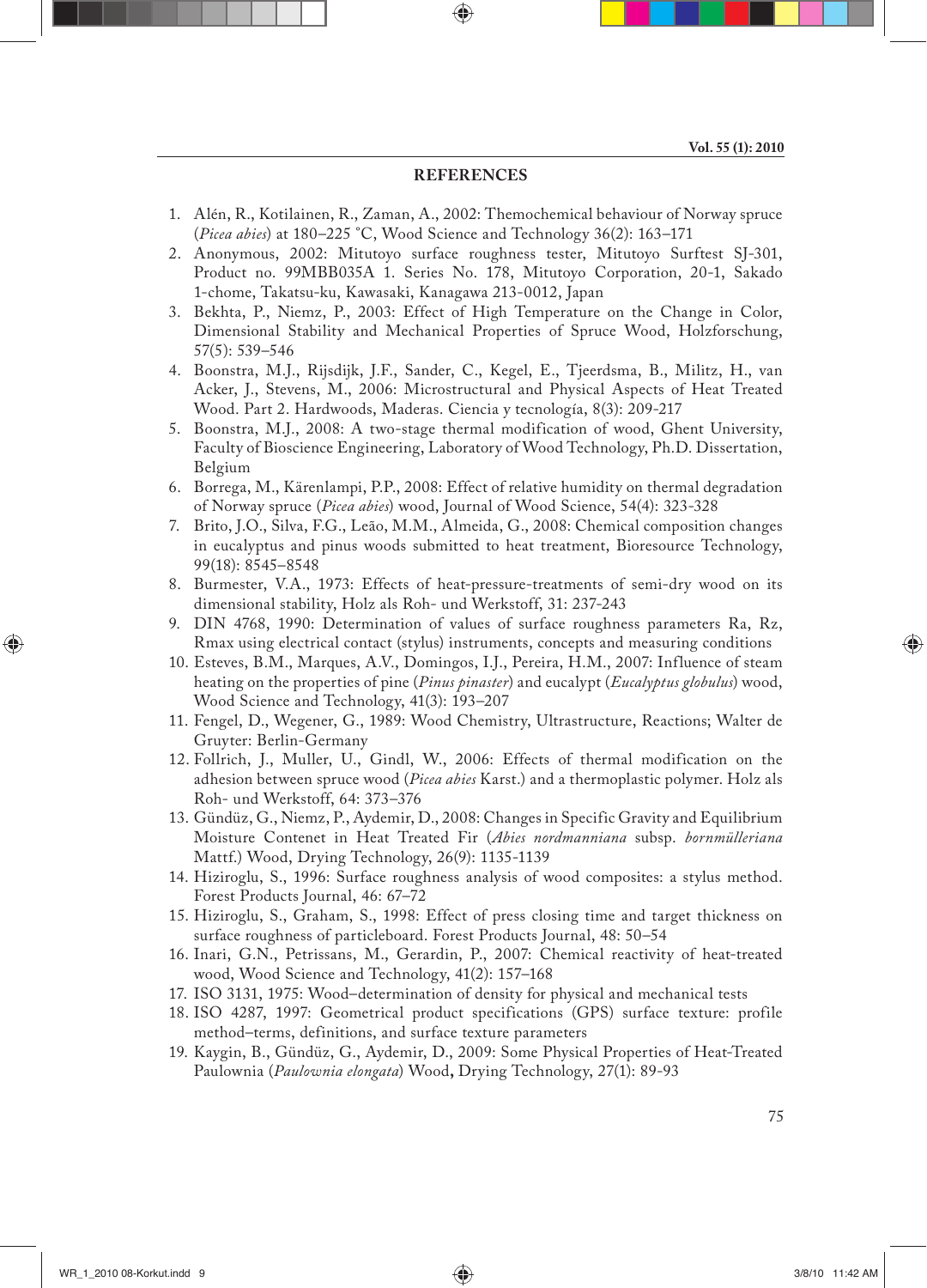- 20. Kocaefe, D., Chaudhry, B., Poncsák, S., Bouazara, M., Pichette, A., 2007: Thermogravimetric study of high temperature treatment of aspen: effect of treatment parameters on weight loss and mechanical properties, Journal of Materials Science 42(3): 854-866
- 21. Kocaefe, D., Poncsak, S., Boluk, Y., 2008a: Effect of thermal treatment on the chemical composition and mechanical properties of birch and aspen, BioResources 3(2): 517-537
- 22. Kocaefe, D., Poncsák, S., Doré, G., Younsi, R., 2008b: Effect of heat treatment on the wettability of white ash and softmaple by water, Holz als Roh- und Werkstoff 66(5): 355–361
- 23. Kollmann, F., Fengel, D., 1965: Changes in the chemical composition of wood by thermal treatment, Holz als Roh- und Werkstoff 12: 461- 468
- 24. Korkut, S., 2008: The effects of heat treatment on some technological properties in Uludag fir (*Abies bornmuelleriana* Mattf.) wood. Building and Environment 43: 422- 428
- 25. Metsä-Kortelainen, S., Antikainen, T., Viitaniemi, P., 2006: The water absorption of sapwood and heartwood of Scots pine and Norway spruce heat-treated at 170 °C, 190 °C, 210 °C and 230 °C, Holz als Roh- und Werkstoff 64(3): 192–197
- 26. Militz, H., 2002: Thermal treatment of wood: European processes and their background. Doc. no. IRG/WP 02-40241. The International Research Group on Wood Preservation, Stockholm-Sweden
- 27. Mitsui, K., Inagaki, T., Tsuchikawa, S., 2008: Monitoring of Hydroxyl Groups in Wood during Heat Treatment Using NIR Spectroscopy, Biomacromolecules, 9: 286–288
- 28. Mummery, L., 1993: Surface texture analysis. The handbook. Muhlhausen, Germany: Hommelwerke, 106 pp.
- 29. Poncsák, S., Kocaefe, D., Bouazara, M., Pichette, A., 2006: Effect of high temperature treatment on the mechanical properties of birch (*Betula papyrifera*), Wood Science and Technology 40(8): 647-663
- 30. Popper, R., Niemz, P., Eberle, G., 2005: Investigations on sorption and swelling properties of thermally treated wood, Holz als Roh-und Werkstoff 63(2): 135-148
- 31. Rezayati Charani, P., Mohammadi Rovshandeh, J., Mohebby, B., Ramezani, O., 2007: Influence of hydrothermal treatment on the dimensional stability of beech wood, Caspian Journal of Environmental Sciences 5(2): 125-131
- 32. Santos, J.A., 2000: Mechanical behaviour of Eucalyptus wood modified by heat, Wood Science and Technology 34(1): 39-43
- 33. Stamm, A.J., Burr, H.K., Kline, A.A., 1946: Heat-stabilized wood, Industrial & Engineering Chemistry, 38(6): 630–634
- 34. Stamm, A.J., 1956: Thermal degradation of cellulose, Industrial & Engineering Chemistry, 48(3): 413–417
- 35. Stombo, D.A., 1963: Surface texture measurement. Forest Products Journal 13(6): 99–304
- 36. Tjeerdsma, B.F., Militz, H., 2005: Chemical changes in hydrothermal treated wood: FTIR analysis of combined hydrothermal and dry heat-treated wood, Holz als Roh- und Werkstoff, 63(2*)*: 102–111.
- 37. Tjeerdsma, B.F., 2006: Heat treatment of wood -thermal modification, SHR Timber Research, Wageningen, The Netherlands
- 38. Tjeerdsma, B.F., Boonstra, M., Militz, H., 1998: Thermal modification of non-durable wood species. 2. Improved wood properties of thermally treated wood. International Research Group on Wood Preservation, Document no. IRG/WP 98-40124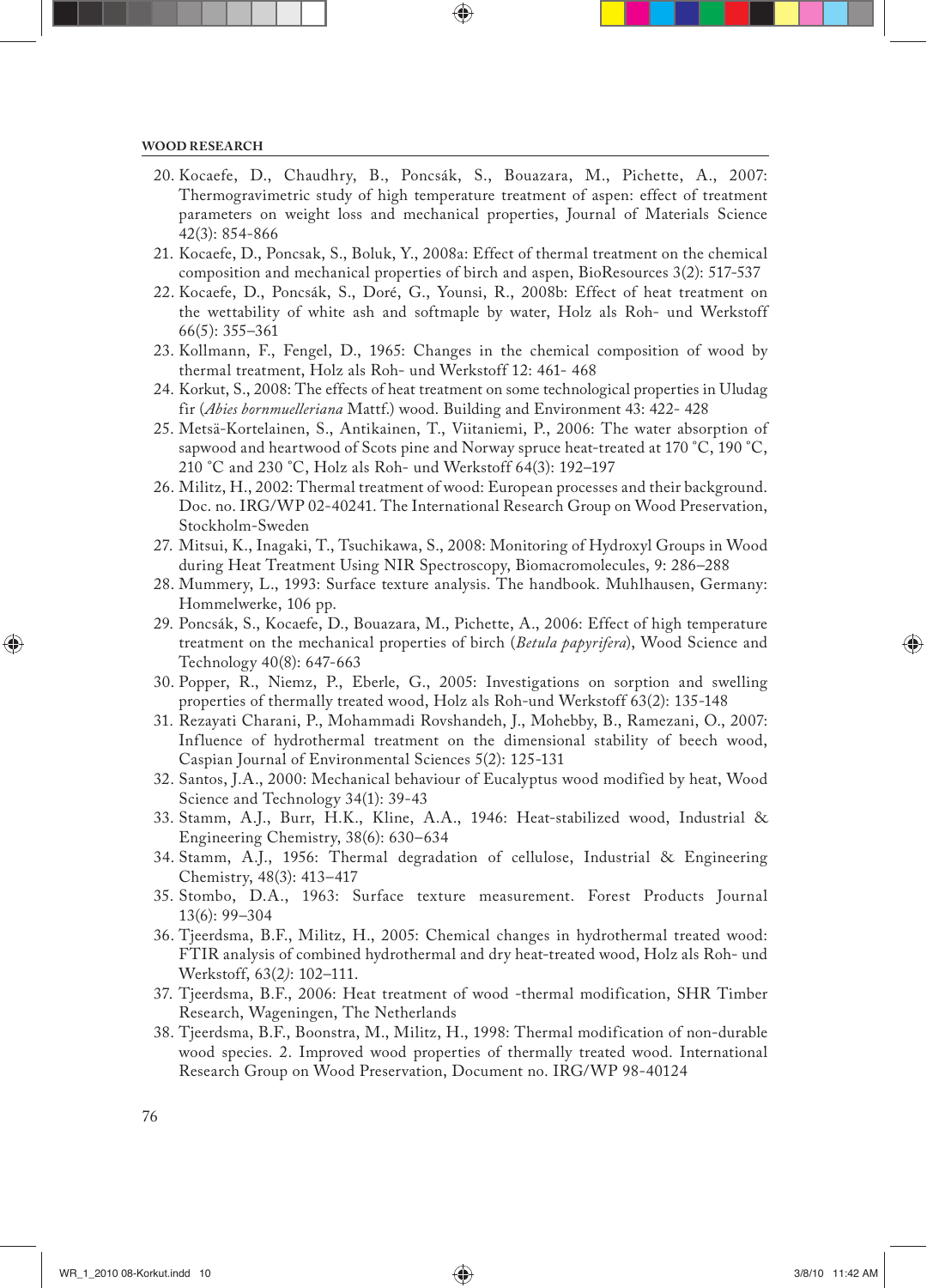- 39. TS 4176, 1984: Wood-sampling sample trees and logs for determination of physical and mechanical properties of wood in homogeneous stands
- 40. TS 4084, 1983: Wood-determination of Radial and Tangential Swelling
- 41. Unsal, O., Korkut, S., Atik, C., 2003: The effect of heat treatment on some properties and colour in eucalyptus (*Eucalyptus camaldulensis* Dehn.) wood. Maderas. Ciencia y tecnología, 2: 145–152
- 42. Unsal, O., Ayrilmis, N., 2005: Variations in compression strength and surface roughness of heat-treated Turkish river red gum (*Eucalyptus camaldulensis* Dehn.) wood. Journal of Wood Science, 51: 405–409
- 43. Wang, J.Y., Cooper, P.A., 2005: Effect of oil type, temperature and time on moisture properties of hot oil-treated wood, Holz als Roh- und Werkstoff, 63(6): 417–422
- 44. Weiland, J.J., Guyonnet, R., 2003: Study of chemical modifications and fungi degradation of thermally modified wood using DRIFT spectroscopy. Holz als Roh- und Werkstoff, 61(3): 216–220
- 45. Welzbacher, C.R., Wehsener, J., Rapp, A.O., Haller, P., 2008: Thermo-mechanical densification combined with thermal modification ofNorway spruce (*Picea abies* Karst) in industrial scale –Dimensional stability and durability aspects, Holz als Roh- und Werkstoff, 66(1): 39–49
- 46. Yildiz, S., 2002: Physical, mechanical, technological, and chemical properties of *Fagus orientalis* and *Picea orientalis* wood treated by heating. PhD Thesis, Blacksea Technical University, Trabzon-Turkey
- 47. Zaman, A., Alén, R., Kotilainen, R., 2000: Thermal behavior of *Pinus sylvestris* and *Betula pendula* at 200-230 °C, Wood and Fiber Science, 32(2): 138-143